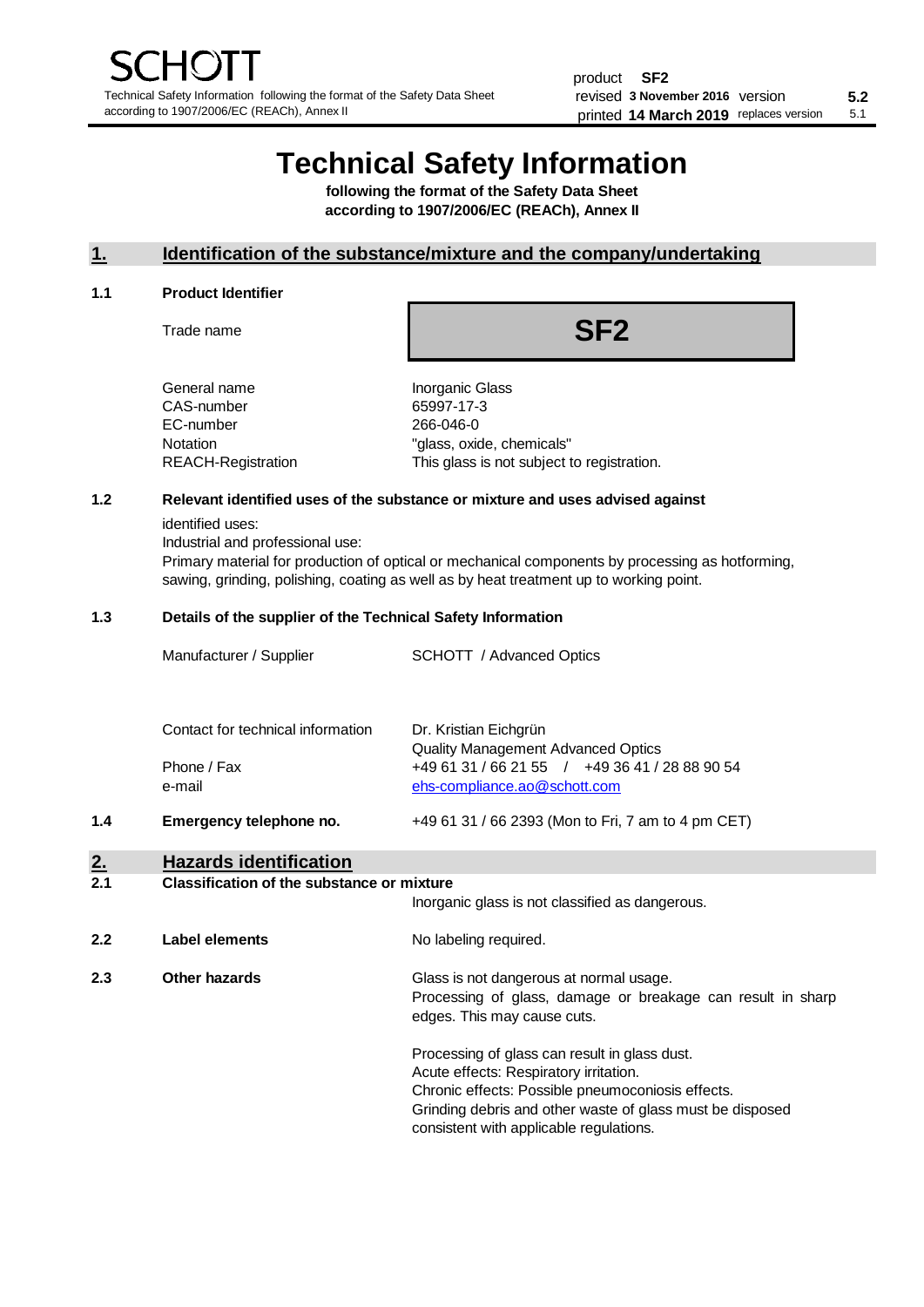Technical Safety Information following the format of the Safety Data Sheet according to 1907/2006/EC (REACh), Annex II

# **3. Composition/information on ingredients**

#### **3.1 Substances**

As the substance glass is not included in the candidate list of substances of very high concern, currently there are no information duties according to article 33 of REACH. However for the production of glass we may use substances, which are on the candidate list and had been included in Annex XIV of the REACH regulation or could be included in future . These powdery substances are not present as such in the final glass; they are fully integrated into the glass matrix through the melting process. Thus they loose their original characteristics. The main components are listed as additional information in chapter 16. For more information please refer to ehs-compliance.ao@schott.com.

#### **3.2 Mixtures**

Glass is classified as substance acc. to regulation (EC) No 987/2008 (amending of Reach-Reg.).

#### **4. First aid measures**

#### **4.1 Description of first aid measures**

| <b>General information</b> | Glass is no hazardous substance. The following information refer<br>to glass dust and glass splinter which may result from processing<br>or breakage. |
|----------------------------|-------------------------------------------------------------------------------------------------------------------------------------------------------|
| <b>After inhalation</b>    | Supply fresh air; consult doctor in case of complaints                                                                                                |
| After skin contact         | Normally not dangerous.                                                                                                                               |
|                            | Consult doctor in case of complaints.                                                                                                                 |
| After eye contact          | Rinse under running water.                                                                                                                            |
|                            | Consult doctor in case of complaints.                                                                                                                 |
| <b>After swallowing</b>    | Consult doctor                                                                                                                                        |

### **4.2 Most important symptoms and effects, both acute and delayed**

none known **4.3 Indication of immediate medical attention and special treatment needed** 

|     |                                                                     | none                           |
|-----|---------------------------------------------------------------------|--------------------------------|
| 5.  | <b>Fire fighting measures</b>                                       |                                |
| 5.1 | <b>Extinguishing media</b>                                          | no requirements                |
| 5.2 | Special hazards arising from the substance or mixture               | none. Glass is noncombustible. |
| 5.3 | <b>Advice for firefighters</b>                                      | none                           |
| 6.  | <b>Accidental release measures</b>                                  |                                |
| 6.1 | Personal precautions, protective equipment and emergency procedures |                                |
|     |                                                                     | none                           |
| 6.2 | <b>Environmental Precautions</b>                                    | none                           |
| 6.3 | Methods and material for containment and cleaning up                | none                           |
| 6.4 | Reference to other sections                                         | none                           |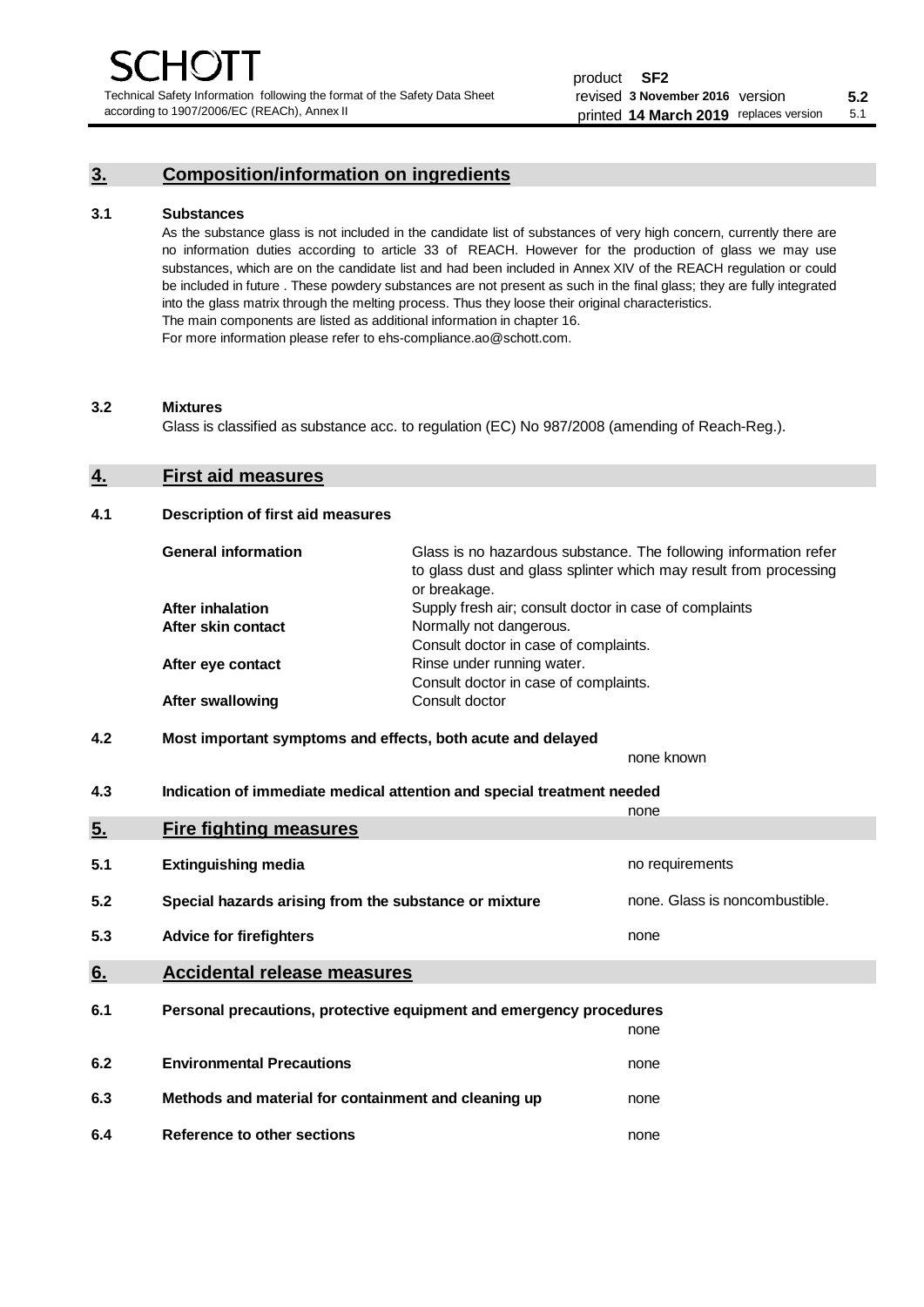| <u>7.</u>                                                                                                                                                                                                                                                                                                                                                                                                                             | <b>Handling and storage</b>                                                                                      |                                                                                                                                                                                                                                                                                                                                        |  |  |  |  |
|---------------------------------------------------------------------------------------------------------------------------------------------------------------------------------------------------------------------------------------------------------------------------------------------------------------------------------------------------------------------------------------------------------------------------------------|------------------------------------------------------------------------------------------------------------------|----------------------------------------------------------------------------------------------------------------------------------------------------------------------------------------------------------------------------------------------------------------------------------------------------------------------------------------|--|--|--|--|
| 7.1                                                                                                                                                                                                                                                                                                                                                                                                                                   | <b>Precautions for safe handling</b>                                                                             | Avoid breakage because of injury risk by sharp edges.                                                                                                                                                                                                                                                                                  |  |  |  |  |
| 7.2                                                                                                                                                                                                                                                                                                                                                                                                                                   | Conditions for safe storage, including any incompatibilities                                                     | Store in dry environment. Avoid excessive humidity.                                                                                                                                                                                                                                                                                    |  |  |  |  |
| 7.3                                                                                                                                                                                                                                                                                                                                                                                                                                   | Specific end use(s)                                                                                              | see section 1.2                                                                                                                                                                                                                                                                                                                        |  |  |  |  |
| 8.                                                                                                                                                                                                                                                                                                                                                                                                                                    | <b>Exposure controls / personal protection</b>                                                                   |                                                                                                                                                                                                                                                                                                                                        |  |  |  |  |
| 8.1                                                                                                                                                                                                                                                                                                                                                                                                                                   | <b>Control parameters</b><br>Regulation<br>Value<br>0,3 mg / $m3$<br>peak limit<br>no information<br>teratogenic | In case of dust formation, declaration for FUSED SILICA, CAS-No: 60676-86-0<br>TRGS 900 - GERMAN OCCUPATIONAL EXPOSURE LIMIT VALUES (01/2006)<br>(EXPOSURE LIMIT VALUE) with reference to the respirable fraction.<br>There is no reason to fear a risk of damage to the developing embryo<br>or foetus when limit value is adhered to |  |  |  |  |
| 8.2<br><b>Exposure controls</b><br>Technical measures and appropriate work processes have higher priority than personal<br>protective equipment. Provide adequate ventilation by local exhaust ventilation or ventilation<br>in general.<br>Adequate assessment tools for verification of effectivity of the protective measures includes<br>methods of measurements as described in "Technischen Regeln for Gefahrstoffe (TRGS) 402. |                                                                                                                  |                                                                                                                                                                                                                                                                                                                                        |  |  |  |  |
|                                                                                                                                                                                                                                                                                                                                                                                                                                       | <b>Respiratory Protection</b>                                                                                    | Technical<br>grinding/processing,<br>dust<br>measure: wet<br>avoid<br>formation.<br>If glass dust or particulates are above the national exposure limits<br>use a national approved respirator for dust and fibers.                                                                                                                    |  |  |  |  |
|                                                                                                                                                                                                                                                                                                                                                                                                                                       | <b>Hand Protection</b>                                                                                           | Use protective gloves and safety wristbands for protection<br>against cut injuries.                                                                                                                                                                                                                                                    |  |  |  |  |
|                                                                                                                                                                                                                                                                                                                                                                                                                                       | Eye Protection                                                                                                   | Use industrial safety glasses that meet national standards.                                                                                                                                                                                                                                                                            |  |  |  |  |
|                                                                                                                                                                                                                                                                                                                                                                                                                                       | <b>Personnel Protection</b>                                                                                      | Use safety skirting for protection from sharp edges.<br>Wear safety shoes.                                                                                                                                                                                                                                                             |  |  |  |  |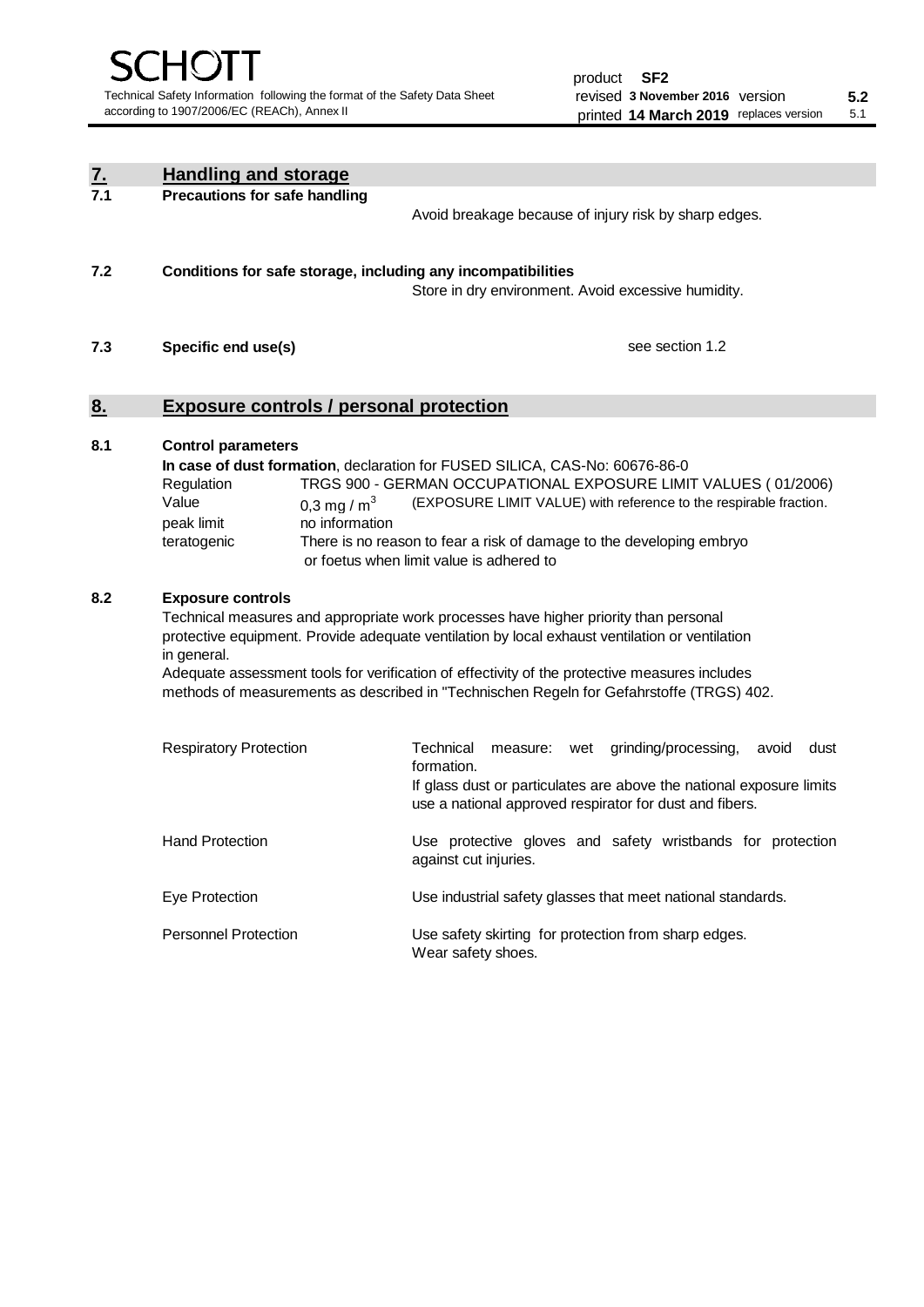Technical Safety Information following the format of the Safety Data Sheet according to 1907/2006/EC (REACh), Annex II

# **9. Physical and chemical properties**

**9.1 Information on basic physical and chemical properties**

|     | Appearance                            |                                                    |
|-----|---------------------------------------|----------------------------------------------------|
|     | <b>Physical state</b>                 | solid                                              |
|     | Colour                                | transparent or coloured                            |
|     | <b>Odour</b>                          | odourless                                          |
|     | pH-value                              | not applicable                                     |
|     | <b>Boilling point/boilling range</b>  | not applicable                                     |
|     | Melting point/melting range           | 441 °C                                             |
|     |                                       | Transformation temperature according to ISO 7884-8 |
|     | <b>Flashpoint</b>                     | not combustible                                    |
|     | <b>Combustibility</b>                 | not combustible                                    |
|     | Ignition temperature                  | none                                               |
|     | <b>Auto flammability</b>              | none                                               |
|     | Danger of explosion                   | none                                               |
|     | <b>Explosive limits upper / lower</b> | none                                               |
|     | <b>Oxidizing characteristics</b>      | none                                               |
|     | Vapour pressure                       | not applicable                                     |
|     | Density (20 °C)                       | $3,86$ g/ccm                                       |
|     | <b>Water solubility</b>               | not applicable                                     |
|     | <b>Fat solubility</b>                 | not applicable                                     |
|     | n-octanol-water partition coefficient | not applicable                                     |
|     | <b>Other information</b>              | none                                               |
| 9.2 | <b>Other information</b>              | none                                               |

# **10. Stability and Reactivity**

#### **10.1 Reactivity**

Glass is a stable material. Glass is inert to many chemicals, but may react to hot, strong alkaline solutions and with hydrofluoric, fluorosilicic and phosphoric acids. When heated to temperatures above the melting point, metal oxide fumes may be emitted.

Glass is an amorphous, inorganic, usually transparent or translucent substance consisting of a mixture of silicates or sometimes borates or phosphates as glass formers. With additions of modifiers a melt is produced at high temperatures, that cools to a solid state without crystallization.

#### **10.2 Chemical stability**

Glass is stable at normal environmental conditions.

**10.3 Possibility of hazardous reactions** 

No hazardous reactions at intended use.

| 10.4 | <b>Conditions to avoid</b>       | see section 10.1 |
|------|----------------------------------|------------------|
| 10.5 | Incompatible materials           | see section 10.1 |
| 10.6 | Hazardous decomposition products | see section 10.1 |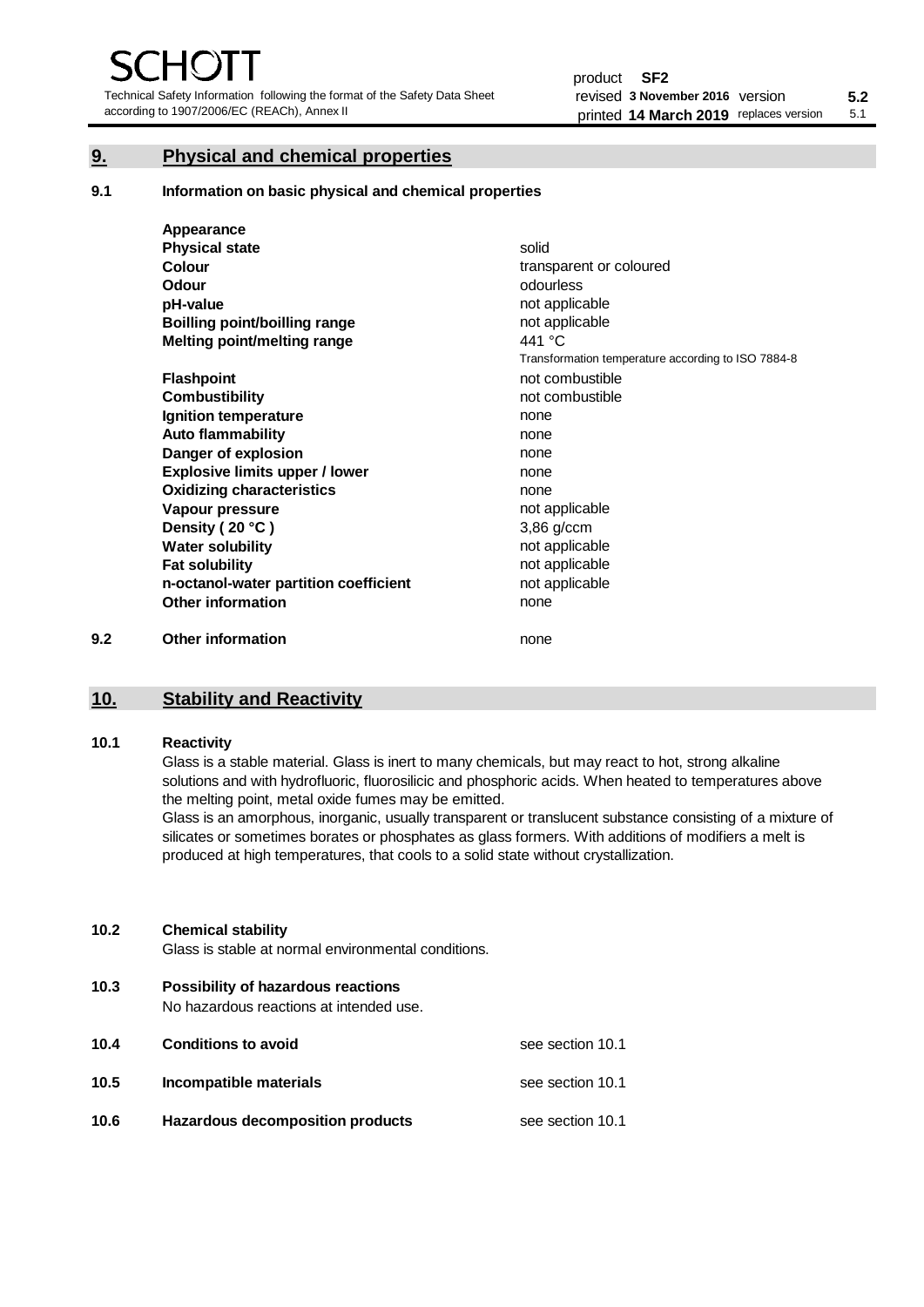unknown unknown unknown

unknown unknown unknown

Disposal according to local regulations

### **11. Toxicological information**

**11.1 Information on toxicological effects** Toxicological data are not available.

# **12. Ecological information**

- **12.1 Toxicity**
- **12.2 Persistence and degradability**
- **12.3 Bioaccumulative potential**
- **12.4 Mobility in soil**
- **12.5 Results of PBT and vPvB assessment**
- **12.6 Other adverse effects**

# **13. Disposal considerations**

**13.1 Waste treatment methods**

| <u>14.</u> | <b>Transport information</b>                                            |                     |
|------------|-------------------------------------------------------------------------|---------------------|
| 14.1       | <b>UN Number</b>                                                        | no requirements     |
| 14.2       | <b>UN Proper Shipping Name</b>                                          | no requirements     |
| 14.3       | <b>Transport hazard class(es)</b>                                       | no requirements     |
| 14.4       | Packing group                                                           | no requirements     |
| 14.5       | <b>Environmental hazards</b>                                            | no requirements     |
| 14.6       | Special precautions for user                                            | see sections 6 to 8 |
| 14.7       | Transport in bulk according to Annex II of MARPOL73/78 and the IBC Code |                     |
|            |                                                                         | no requirements     |

### **15. Regulatory information**

#### **15.1 Safety, health and environmental regulations/legislation specific for the substance or mixture**

**REACH** Under REACH glass is classified as a "Substance". According to Appendix V Number 11 of the REACh regulation glass is exempted from registration if specified conditions are met. SCHOTT AG, Advanced Optics has examined this conditions for its products. This glass is not subject to registration.

**RoHS** This glass does not contain - according to our knowledge - materials in concentrations, whose placing on the market is forbidden in accordance to the current requirements of the European Directive 2011/65/EU. This glass contains lead to achieve it's particular characteristics. It is compliant to the RoHS due to the exemptions specified in the annex of the RoHS.

**United Nations Globally Harmonized System (UN-GHS) related to safety information.**

This information considers also the requirements of the UN-GHS related to safety information.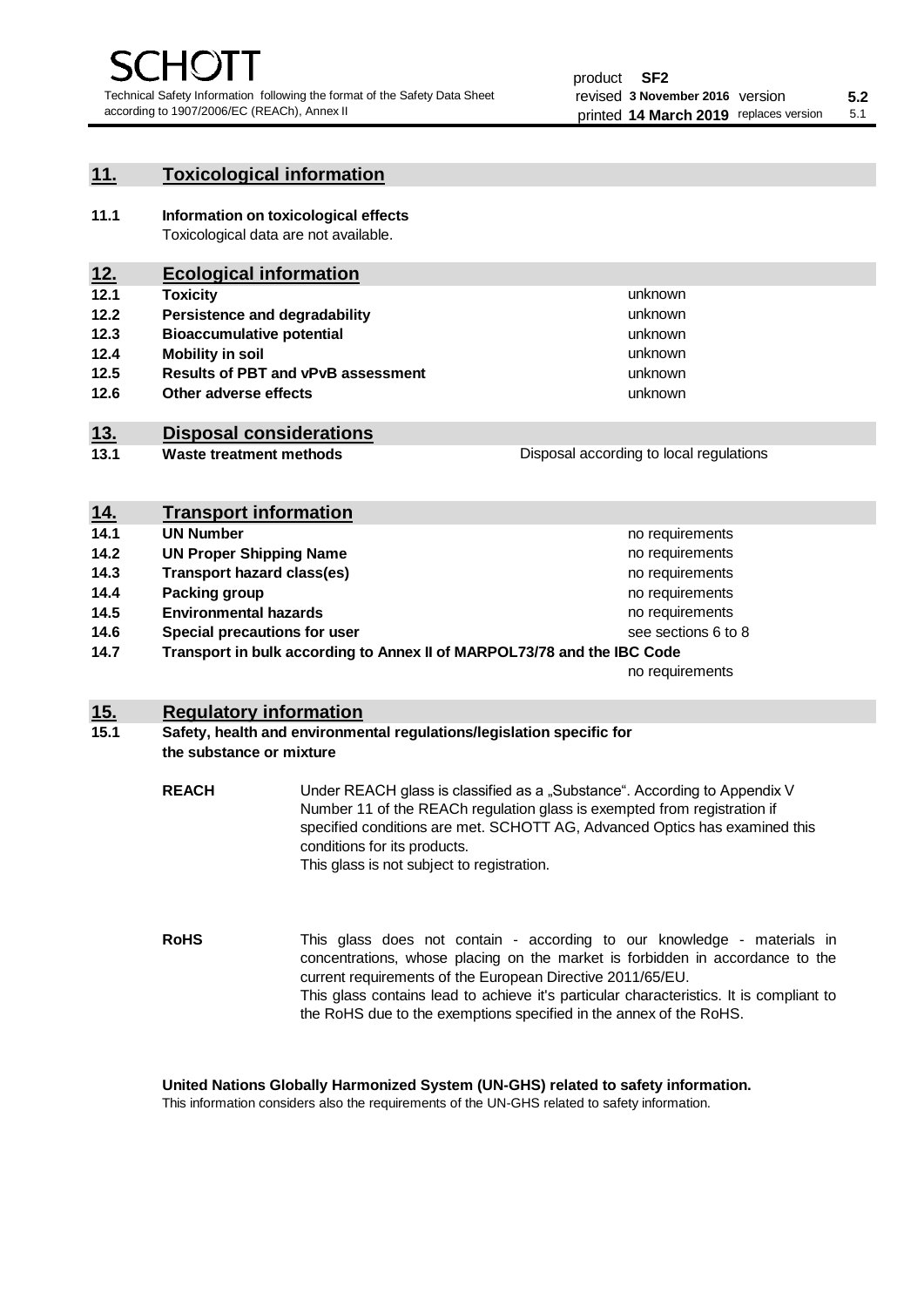Technical Safety Information following the format of the Safety Data Sheet according to 1907/2006/EC (REACh), Annex II

### **15.2 Chemical Safety Assessment**

A Chemical Safety Assessment has not been carried out.

## **16. Other information**

| chemical         |               | proportion    | <b>SVHC (REACH)</b> | Reg.  | <b>OSHA</b> | <b>ACGIH</b>                                    | Carc.     |
|------------------|---------------|---------------|---------------------|-------|-------------|-------------------------------------------------|-----------|
| name             | <b>CAS-No</b> | of weigth (%) | (Y/N)               | (Y/N) | <b>PEL</b>  | TLV                                             | (Y/N)     |
| Arsenic Trioxide | 1327-53-3     | < 1           | Yes                 | Yes   |             | $0.01$ mg/m <sup>3</sup> 0.01 mg/m <sup>3</sup> | Yes       |
| Potassium Oxide  | 12136-45-7    | $1 - 10$      | <b>No</b>           | No    | N/A         | N/A                                             | No        |
| Sodium Oxide     | 1313-59-3     | $1 - 10$      | No                  | No    | N/A         | N/A                                             | No        |
| Lead Oxide       | 1317-36-8     | $50 - 60$     | Yes                 | Yes   |             | $0.05$ mg/m <sup>3</sup> 0.05 mg/m <sup>3</sup> | Yes       |
| Silica           | 14808-60-7    | $40 - 50$     | No                  | Yes   |             | $0.1 \text{ ma/m}^3$ 0.025 mg/m <sup>3</sup>    | <b>No</b> |

**16.1 Composition of mixture according to raw materials, based on the oxides.** 5.1

**The classification and limiting values are valid for the raw materials, see section 3. Glass is not a substance of very high concern (SVHC).**

#### **Explanations to the data in the table**

| SVHC(REACH) | The raw material is listed in the candidate list of the substances of very high<br>concern                                                               |
|-------------|----------------------------------------------------------------------------------------------------------------------------------------------------------|
| Reg.        | Regulated chemical substance per list OSHA Regulations (Standards - 29 CFR)<br>Subpart 1910.1000 Tables Z1 to Z3 Limits for Air Contaminants             |
| OSHA / PEL  | Permissible exposure limit – for chemical materials, issued by the OSHA                                                                                  |
| ACGIH / TLV | Threshold limit value - chemical substances classification by the ACGIH                                                                                  |
| <b>OSHA</b> | Occupational Safety and Health Administration, an organization of the US.<br>Department of Labor (www.osha.gov).                                         |
| ACGIH       | American Conference of Governmental Industrial Hygienists (ACGIH), an member-<br>based organization that advances occupational and environmental health. |
| Carc.       | Chemical substance classified as carcinogen                                                                                                              |